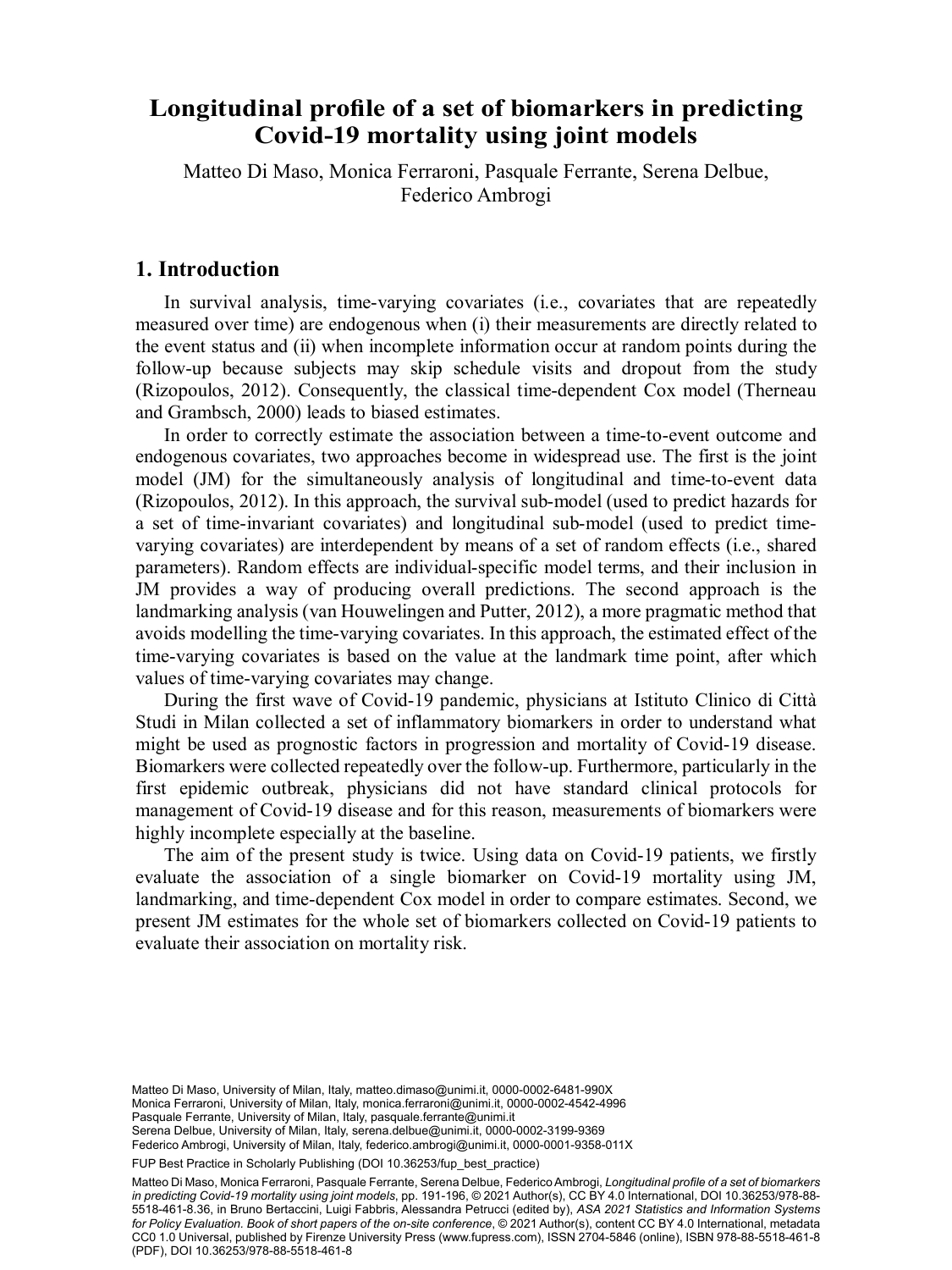# **2. Methods**

#### *Theoretical framework of JM*

According to the shared parameter approach, the JM consists of two sub-models: one to model the time-to-event outcome (survival sub-model) and the other to model the timevarying covariates (longitudinal sub-model).

The survival sub-model is a typical semi-parametric (or parametric) model for timeto-event outcome. Let  $T_i^*$  be the true event time for the  $i_{th}$  subject (with  $i = 1, ..., N$ ),  $T_i$ be the observed event time, defined as the minimum of the potential right-censoring time  $C_i$  and  $T_i^*$ , i.e.,  $T_i = \min(T_i^*, C_i)$ , and let  $\delta_i = I(T_i^* \le C_i)$  be the event indicator. Furthermore, let  $m_i(t)$  be the true and unobserved value of a single time-varying covariate at time *t* . The (proportional) hazards model is:

$$
h_i(t^*) = h_0(t^*) \cdot \exp\left\{\beta_j X_{ij} + \alpha m_i(t)\right\}
$$

where  $h_0(\cdot)$  denotes the baseline risk function,  $X_{ii}$  is the set of *j* time-invariant covariates measured at baseline for the  $i_{th}$  subject,  $\beta_i$  is the corresponding vector of regression coefficients, and  $\alpha$  is the regression coefficient for the time-varying covariate, quantifying the effect of such variable to the event risk.

The longitudinal sub-model is a typical linear mixed model for longitudinal outcome. As information on the time-varying covariate are collected intermittently and with error at a set of few time points for each subject, the aim of longitudinal sub-model is to predict the complete longitudinal history (also called trajectory) of the time-varying covariate (the outcome of the longitudinal sub-model) for a set of time-invariant covariates. In particular, longitudinal sub-model is:

$$
y_i(t) = m_i(t) + \varepsilon_i(t)
$$

where  $m_i(t) = \gamma_i X_{ii} + g_i Z_i(t)$ , with  $g_i \sim N(0, D)$  and  $\varepsilon_i(t) \sim N(0, \sigma^2)$ . The quantity  $y_i(t)$  is the observed longitudinal outcome for the  $i_h$  subject at time *t*,  $\gamma_i$  denote the estimates for the fixed effects  $X_{ij}$  and  $g_i$  denote the estimates for the random effects  $Z_i(t)$ . In the shared parameter approach, the random effects are common for the longitudinal and survival sub-models.

Recently, a Bayesian approach for fitting JM was introduced. In particular, estimation of JM's parameters proceeds using Markov chain Monte Carlo (MCMC) algorithm. The posterior distribution of the model parameters is derived under the assumptions that given the shared parameter, both longitudinal and survival sub-models are assumed independent, and the longitudinal outcomes of each subject are assumed independent. In this approach, non-informative priors can be used for explorative purposes.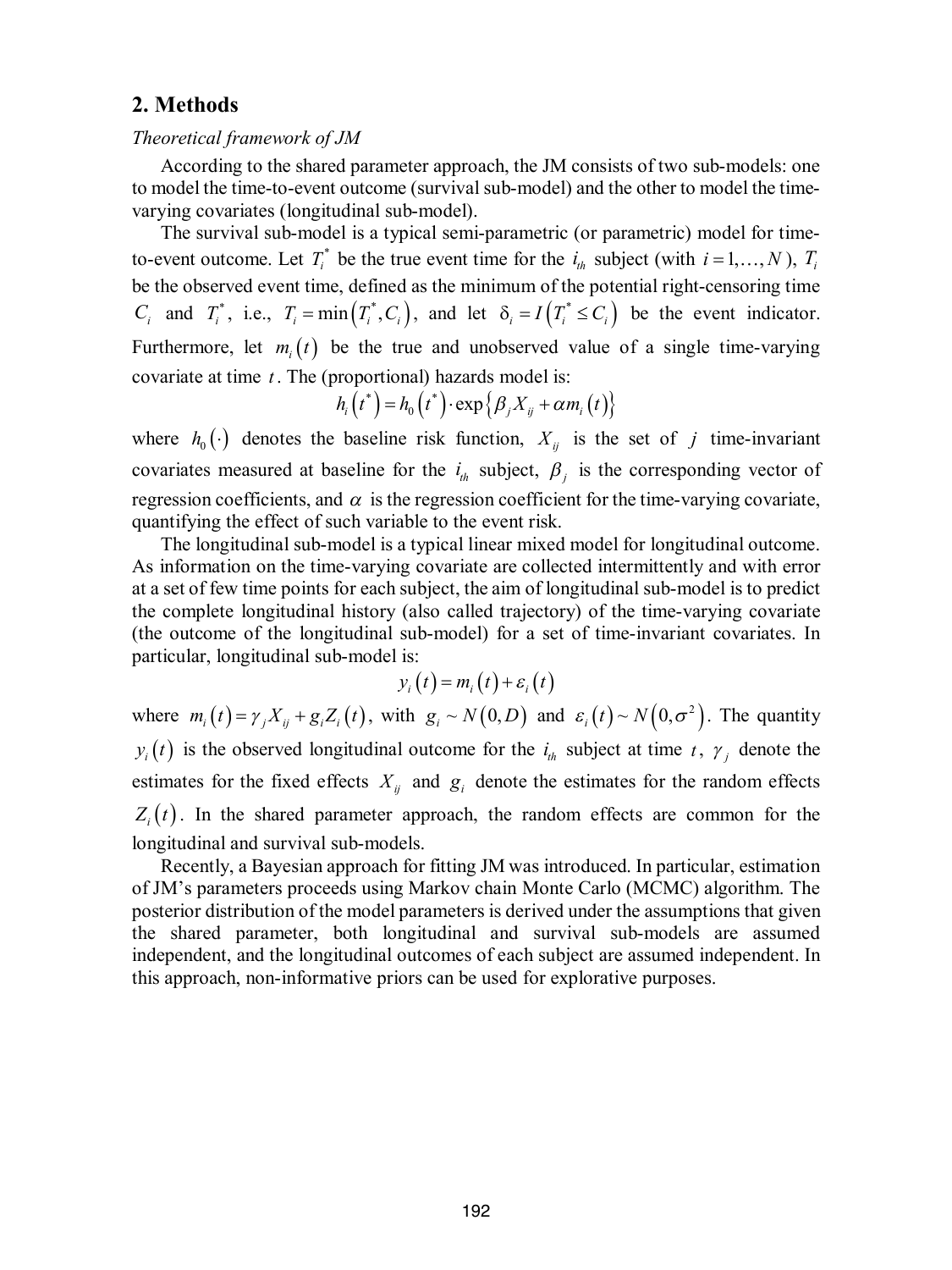#### *Landmarking analysis*

The idea behind landmarking analysis is to select, for a given time point  $t_{1M} = s$ , all subjects alive and under follow-up at time *s* . In particular, landmarking involves to set *s* and using the value of the time-varying covariate at *s* as fixed covariate in a timedependent Cox model from *s* onwards, in a subset of subjects at risk at *s* . For a generic subject *i*, the objective is to use part of the information of the time-varying covariate of the subject to estimate the conditional probability that the subject is still alive after a predefined time window  $w$ . More specifically, at a prediction time point  $s$ , the conditional probability that the subject is still alive at time  $w + s$  conditionally on being alive at time *s* and conditional the history of the time-varying covariate up to *s* is given by:

$$
\pi_i(s + w \mid s) = P\{T_i > s + w \mid T_i \ge s, m_i(s)\}
$$

with  $m_i(s)$  denoting the history of time-varying covariate up to  $s$ .

#### *Data collection*

Between 21 February and 19 March 2020, a total of 403 Covid-19 patients were admitted at Istituto Clinico Città Studi in Milan. Patients aged 21-100 years and 58.3% were men. Person-time at risk was computed as the time elapsed from the day of hospital admission to the day of Covid-19 death (event time), to the day of hospital discharge, or to the day of moving in other structure (right-censoring time), whichever came first. Baseline characteristics included sex and age of patients, whereas biomarkers measurements included ferritin (ng/ml), lymphocytes count, neutrophil granulocytes count, D-dimer (ng/ml), C-reactive protein (ml/l), glucose (mg/dl) and lactate dehydrogenase (LDH; U/l).

#### *Statistical analysis*

In order to compare JM, landmarking, and time-dependent Cox model estimates, ferritin was considered. In particular, logarithm of ferritin (log-ferritin) levels was used to account for the skewedness of the measurements. According to the Bayesian approach, independent and non-informative priors for the fixed effects of the longitudinal and survival sub-models (i.e., age and sex) and for the shared parameter (i.e. subject-specific predicted trajectories of log-ferritin level) were used in the JM. In addition, a natural cubic spline with 2 knots was used to model the subject specific log-ferritin trajectories through time and to model age. Two knots are generally sufficient to detect mild non-linear effects and to avoid over-parametrization of the model considering the available sample size.

In landmarking analysis, a set of landmarking time point for log-ferritin time of measurements was considered. In particular, data were analysed with *s* running from 3 to 20 days which corresponded to the median and the  $75<sup>th</sup>$  centile of log-ferritin time of the first and last measurements, respectively. Prediction windows *w* were set at 7, 14, 21, and 28 days. Age was modelled in the same way as the JM.

In the time-dependent Cox model, observed log-ferritin levels was incorporated as time-varying covariate using a natural cubic spline with 2 knots as well as age.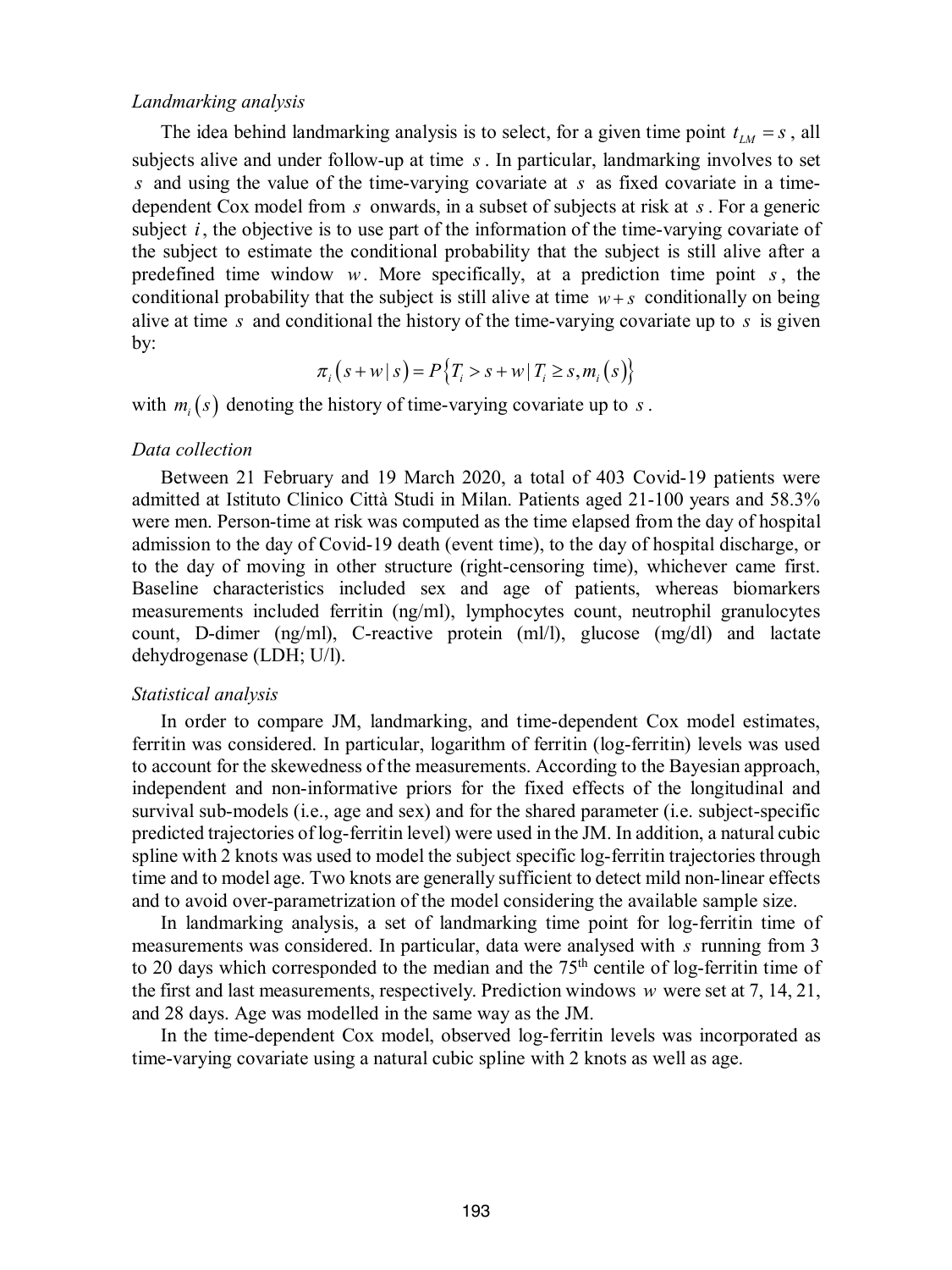In order to provide associations between biomarkers and Covid-19 mortality, a JM of each biomarker one at time with the occurrence of Covid-19 death was performed (univariable JM). Logarithmic transformation was considered for ferritin, lymphocytes (log-lymphocytes), neutrophil granulocytes (log-neutrophil granulocytes), D-dimer (log-D-dimer), and C-reactive protein (log-C-reactive protein). In the multivariable JM including all biomarkers (multivariable JM), D-dimer was excluded due to the high number (78; 19%) of patients with missing values. Assumptions for priors, biomarkers trajectories and age were the same as the JM for log-ferritin previously described.

Analyses were performed using JMbayes (Rizopoulos, 2016) and dynpred (Putter, 2015) packages in R Statistical Software, version 4.0.5 (R Core Team 2021).

## **3. Results**

Among 403 Covid-19 patients admitted at Istituto Clinico Città Studi, 140 patients died during the follow-up. Among 263 patients survived, 99 were discharged and 164 were moved in other structures. The median of follow-up was 14 days (range: 0-78 days).

Hazard ratios (HR) and corresponding 95% confidence intervals (CI) from the (biased) time-dependent Cox model and JM for log-ferritin levels (ng/ml) were 2.10 (1.67-2.64) and 1.73 (1.38-2.20), respectively. According to landmarking analysis, the HR was 1.73 (1.25-2.38) for a prediction window of 7 days. With regards to 14, 21, and 28 prediction windows, HRs were 1.86 (1.36-2.54), 1.91 (1.40-2.60), and 1.91 (1.40- 2.61), respectively.

The estimates obtained from univariable JM showed decreased level through time for expected log-ferritin according to the negative coefficients for the splines of time at measurements (table 1). Conversely, the expected level of log-ferritin increased with increasing age and men showed higher expected levels than women. The expected loglymphocytes count increased through time, whereas it decreased with age. No association emerged between log-lymphocytes and sex. The expected log-neutrophil granulocytes count decreased through time, whereas it increased with age and men showed higher levels. Likewise, expected log-D-dimer levels decreased through time, increased with age and men had higher levels. For log-C-reactive protein, expected levels showed a mixed trend through time. In particular, levels initially decreased according to the negative coefficient for the first part of follow-up and increased thereafter. The expected log-Creactive protein levels increased with age and men showed higher levels than women. Expected levels of glucose and LDH decreased through time, while increasing with age and men had higher levels.

In univariable JM, all biomarkers were significantly associated with Covid-19 mortality. An increase in the levels of biomarkers was associated with an increased in the mortality risk, except for lymphocytes. In particular, doubling of levels for loglymphocytes count was associated with approximately halving mortality risk (HR=0.58; 95% CI: 0.46-0.73). The strongest associations were observed for log-neutrophil granulocytes (HR=2.87; 95% CI: 2.30-3.51 for doubling of levels), for log-C-reactive protein (HR=2.44; 95% CI: 2.01-2.97 for doubling of levels) and glucose (HR=2.89; 95% CI: 1.92-4.26 for an increase of 100 mg/dl).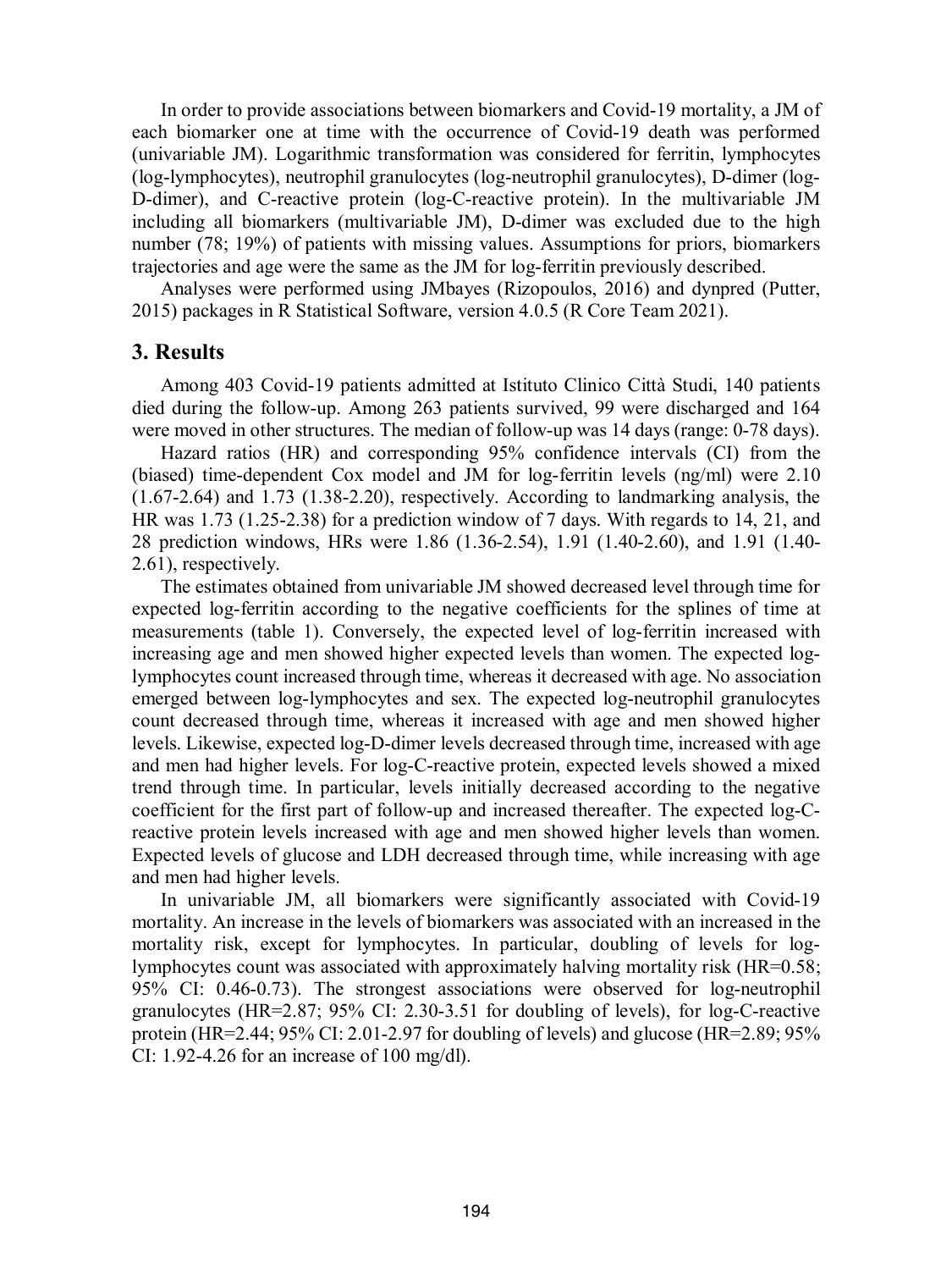The multivariable JM was estimated using data on 320 patients with 96 (30%) events (after exclusion of patients with missing values for D-dimer). For ferritin and lymphocytes there were no more evidence of association with mortality. The strength of the association was attenuated with respect to the univariable JM for log-neutrophil granulocytes (HR=1.78; 95% CI: 1.16-2.69 for doubling of levels), log-C-reactive protein (HR=1.44; 95% CI: 1.13-1.83 for doubling of levels), LDH (HR=1.28; 95% CI: 1.09- 1.49 for an increase of 100 UI/l), and glucose (HR of 2.44; 95% CI: 1.28-4.26 for an increase of 100 mg/dl).

However, the strongest effect in both univariable and multivariable JM was observed for age with a HR starting to rapidly increase approximately at 60 years.

## **4. Conclusion**

In the present work, we firstly compared HR estimates of a single time-varying covariate (log-ferritin) using different approaches. The HRs from JM and landmarking approaches were lower than that of the time-dependent Cox model. In addition, landmarking estimate for a 7-day prediction window was similar to the estimate of the JM, but it tended to increase increasing prediction window. However, landmarking estimates were lower than the time-dependent Cox model one.

Finally, the multivariable JM model showed associations between some biomarkers and Covid-19 mortality but the strong association between age and mortality risk persisted after adjusted for biomarkers considered.

## **References**

Rizopoulos D. (2012). *Joint Models for Longitudinal and Time-to-Event Data. With Application in R.* Boca Raton: Chapman & Hall/CRC.

- Therneau T., Grambsch P. (2000). *Modeling Survival Data: Extending the Cox Model*. Springer-Verlag, New York (NY).
- van Houwelingen HC., Putter H. (2012). *Dynamic Prediction in Clinical Survival Analysis.* Boca Raton: Chapman & Hall/CRC.
- Rizopoulos D. (2016). The R Package JMbayes for Fitting Joint Models for Longitudinal and Time-to-Event Data using MCMC. *J Stat Softw*. **72**(7), pp. 1-45.
- Putter H. (2015). *dynpred: Companion Package to "Dynamic Prediction in Clinical Survival Analysis"*. R package version 0.1.2. https://CRAN.Rproject.org/package=dynpred.

| <b>Variables</b>                           | Univariable model             |          | Multivariable model         |          |  |  |
|--------------------------------------------|-------------------------------|----------|-----------------------------|----------|--|--|
|                                            | Effect $(95\% \text{ CI})$    | p-value  | Effect $(95\% \text{ CI})$  | p-value  |  |  |
| Longitudinal process: log-ferritin (ng/ml) |                               |          |                             |          |  |  |
| Intercept                                  | 5.18 (4.67, 5.67)             | p<0.01   | 4.88(4.35, 5.43)            | p<0.01   |  |  |
| $ns$ (time in days, 2)1                    | $-1.05$ ( $-1.32$ , $-0.77$ ) | p<0.01   | $-1.02(-1.70, -0.40)$       | p<0.01   |  |  |
| $ns$ (time in days, 2)2                    | $-1.69$ $(-2.23, -1.08)$      | p<0.01   | $-1.93$ $(-3.55, -0.54)$    | $p=0.01$ |  |  |
| Sex (male vs female)                       | 0.53(0.34, 0.70)              | p<0.01   | 0.66(0.47, 0.85)            | p<0.01   |  |  |
| ns(age in years, 2)1                       | 2.13(1.15, 3.06)              | p<0.01   | 1.70(0.70, 2.72)            | p<0.01   |  |  |
| ns(age in years, 2)2                       | $0.20(-0.18, 0.59)$           | $p=0.31$ | $0.02$ ( $-0.39$ , $0.44$ ) | $p=0.95$ |  |  |

**Table 1.** Univariable and multivariable joint model estimates.